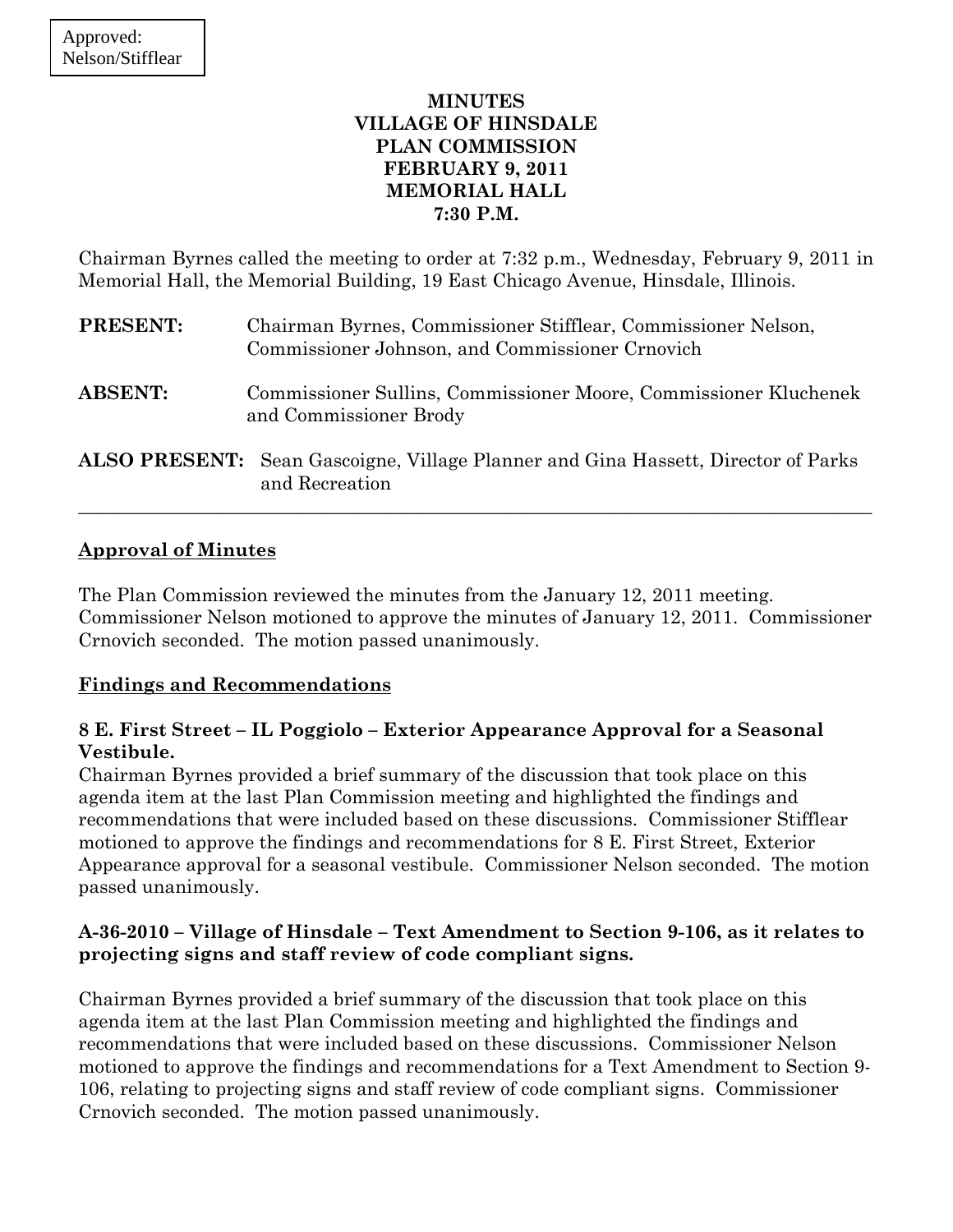### **Plan Commission Minutes February 9, 2011 A-37-2010 – 5891-5911 County Line Road (KLM Park) – Special Use and Site Plan/Exterior Appearance Review for Paddle Courts and Associated Structures.**

Chairman Byrnes provided a brief summary of the discussion that took place on this agenda item at the last Plan Commission meeting and highlighted the findings and recommendations that were included based on these discussions. Commissioner Nelson motioned to approve the findings and recommendations for 5891-5911 County Line Road (KLM Park), for a Special Use and Site Plan/Exterior Appearance approval for the paddle courts and the associated structures. Commissioner Stifflear seconded. The motion passed unanimously.

# **Exterior Appearance/Site Plan Review**

## **5891-5911 County Line Road (KLM Park) – Site Plan/Exterior Appearance Approval for the replacement and repair of certain park shelters**

Chairman Byrnes introduced the case and asked Gina Hassett, Director of Parks and Recreation, to summarize the request.

Director Hassett summarized the request and discussed the proposed improvements to the shelters including ADA compliant furnishings and new drinking fountains.

Commissioner Stifflear inquired as to other potential projects within the park in which the Lyons Township grant money could be used for.

Ms. Hassett indicated that this grant was only intended for the shelters but future improvements may be in the parks future, but paid for with different grants.

General discussion ensued and the Commissioners generally agreed that the proposed improvements were a great enhancement to the park.

Commissioner Crnovich questioned if any trees would need to come down.

Ms. Hassett indicated that a few smaller trees may be lost or transplanted as a result of the detention requirements for the park, but nothing substantial.

Chairman Byrnes confirmed that the additional surface being added to the shelter would not trigger any additional detention requirements.

Ms. Hassett indicated that the detention being done for the additional paddle courts is being designed to manage both projects.

Commissioner Stifflear asked Ms. Hassett if any consideration had been given to the long term plans for KLM Park and its use for more recreational activities.

Ms. Hassett indicated that no specific conversations had taken place in those regards and that it has always been their intention to preserve KLM as a passive park.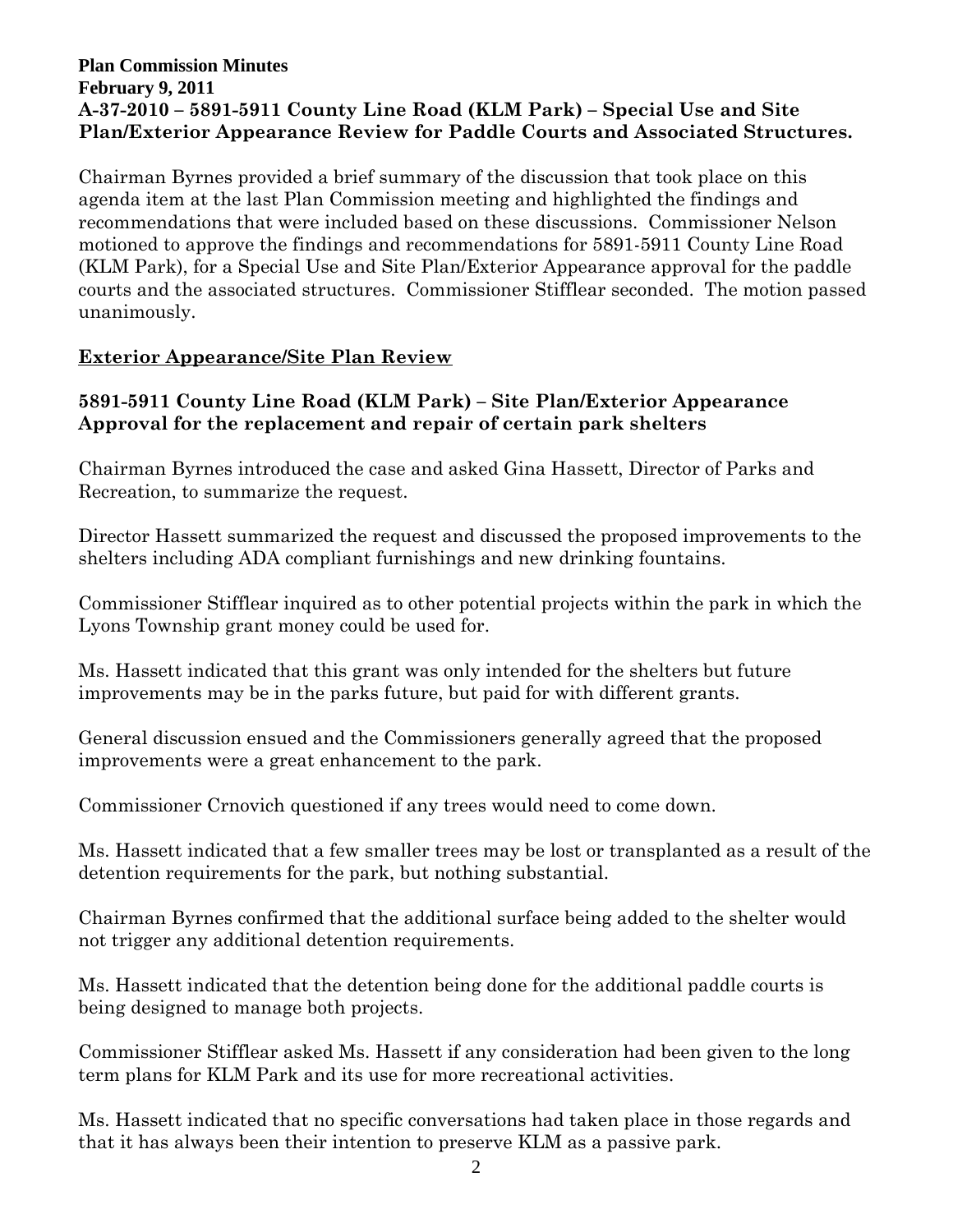Chairman Byrnes summarized his thoughts on the project and clarified that while they had a quorum, a unanimous vote was required to pass any agenda item on with a positive recommendation.

Commissioner Crnovich motioned for the approval of Exterior Appearance for the replacement and repair of certain park shelters at 5891-5911 County Line Road (KLM Park). Commissioner Nelson seconded. The motion passed unanimously.

Commissioner Nelson motioned to disapprove the Site Plan for the replacement and repair of certain park shelters at 5891-5911 County Line Road (KLM Park). Commissioner Crnovich seconded. The motion failed unanimously and the site plan was approved.

# **Public Hearings**

**A-33-2010 – Doug Fuller – Text Amendment to Section 6-106, to allow Real Estate Offices with a Maximum of 10 Agents, in the O-1 District as Special Uses and A-34- 2010 – Special Use Permit to allow a Real Estate Office, with a Maximum of 10 Agents, at 22 N. Lincoln Street.** 

Chairman Byrnes opened the public hearing, introduced the case and asked the applicant to present the case.

Doug Fuller, owner and applicant, summarized the request.

Chairman Byrnes offered some additional thoughts on the request and asked if there were any additional questions from the Commissioners.

General discussion ensued and the Commission decided the two requests should be discussed together.

Commissioner Crnovich asked how many parking spaces were currently on the site and expressed concerns with on-street parking and its proximity to the residential neighborhoods.

Mr. Fuller acknowledged the concern and indicated that the ZPS and Village Board had the same concerns when they approved the Temporary Use for the realtor's office, which is why they recommended the applicant apply for the text amendment restricting the use to only 10 agents.

General discussion ensued regarding the exact number of parking spaces on the site.

Commissioner Johnson questioned if the limitation of 10 realtors included support staff and also expressed concerns with parking.

Mr. Fuller indicated that he hadn't considered that, but didn't feel it would ever be a problem as there are usually no more than 4 or 5 realtors in the office at any given point.

Chairman Byrnes indicated that parking was available on both Maple and Lincoln.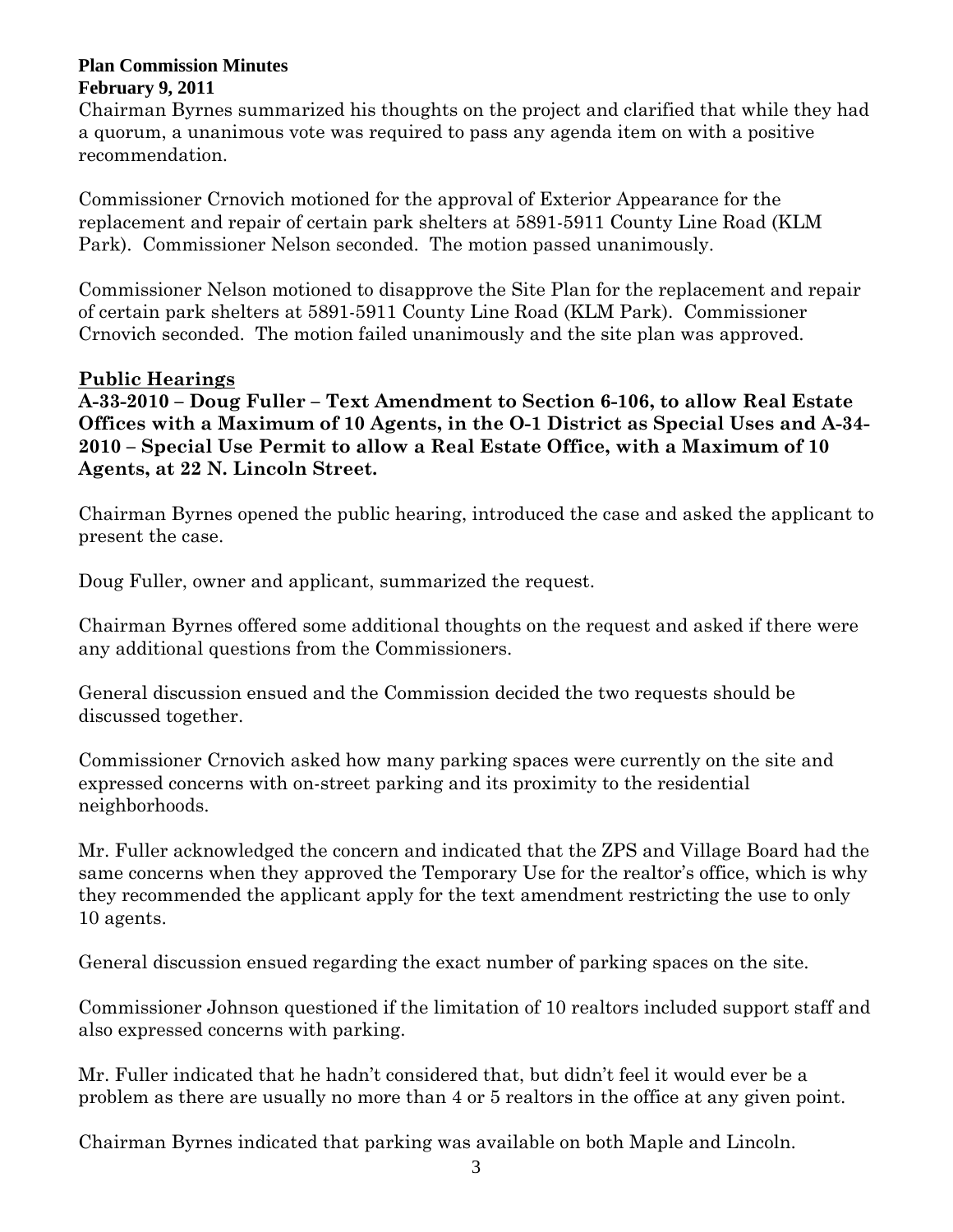Commissioner Crnovich complimented the work being done but expressed concerns with other areas within the O-1 District that may not have sufficient parking.

Mr. Gascoigne indicated that the intent of making this request a special use rather than a permitted use should alleviate that concern as the Plan Commission would hear each request on an individual basis allowing them to consider these concerns independently.

Commissioner Stifflear questioned whether other uses in the O-1 District are required to provide off-street parking.

Mr. Gascoigne indicated that by virtue of the zoning code, permitted uses moving into existing tenant spaces are assumed to have sufficient parking and would not be required to provide additional parking accommodations.

Chairman Byrnes asked if there were any comments from the audience.

Bill Haarlow introduced himself and expressed his support for the special use request. He indicated that as a neighbor, he was happy to see improvements being done to the house and that the space is filled. He indicated that while it might not be the appropriate venue, he wanted to go on the record to express his general concerns regarding the parking on Maple and the difficulties of exiting the alley onto Maple when vehicles park right up to the alley. He then asked if the Village was able to put up signs not allowing vehicles to park a certain distance from the alley.

Mr. Gascoigne indicated that he was happy to talk to the Police Chief Bloom and see what could be done.

Chairman Byrnes closed the public hearing.

Commissioner Stifflear expressed his support for the text amendment, citing several reasons but expressed additional concerns with the parking. He indicated that while he couldn't support the request for the Special Use permit unless the required spaces were there, he felt they had the room to provide the required parking.

General discussion ensued regarding the parking and how to proceed with the request.

Chairman Byrnes indicated that there was support for the text amendment and asked for a motion on the text amendment.

Commissioner Nelson motioned to approve a text amendment to Section 6-106, to allow Real Estate Offices with a Maximum of 10 Agents, in the O-1 District as Special Uses. Commissioner Stifflear seconded. The motion passed unanimously.

Chairman Byrnes readdressed the special use and general discussion ensued as to how to proceed given the timing and potential expiration of the temporary use.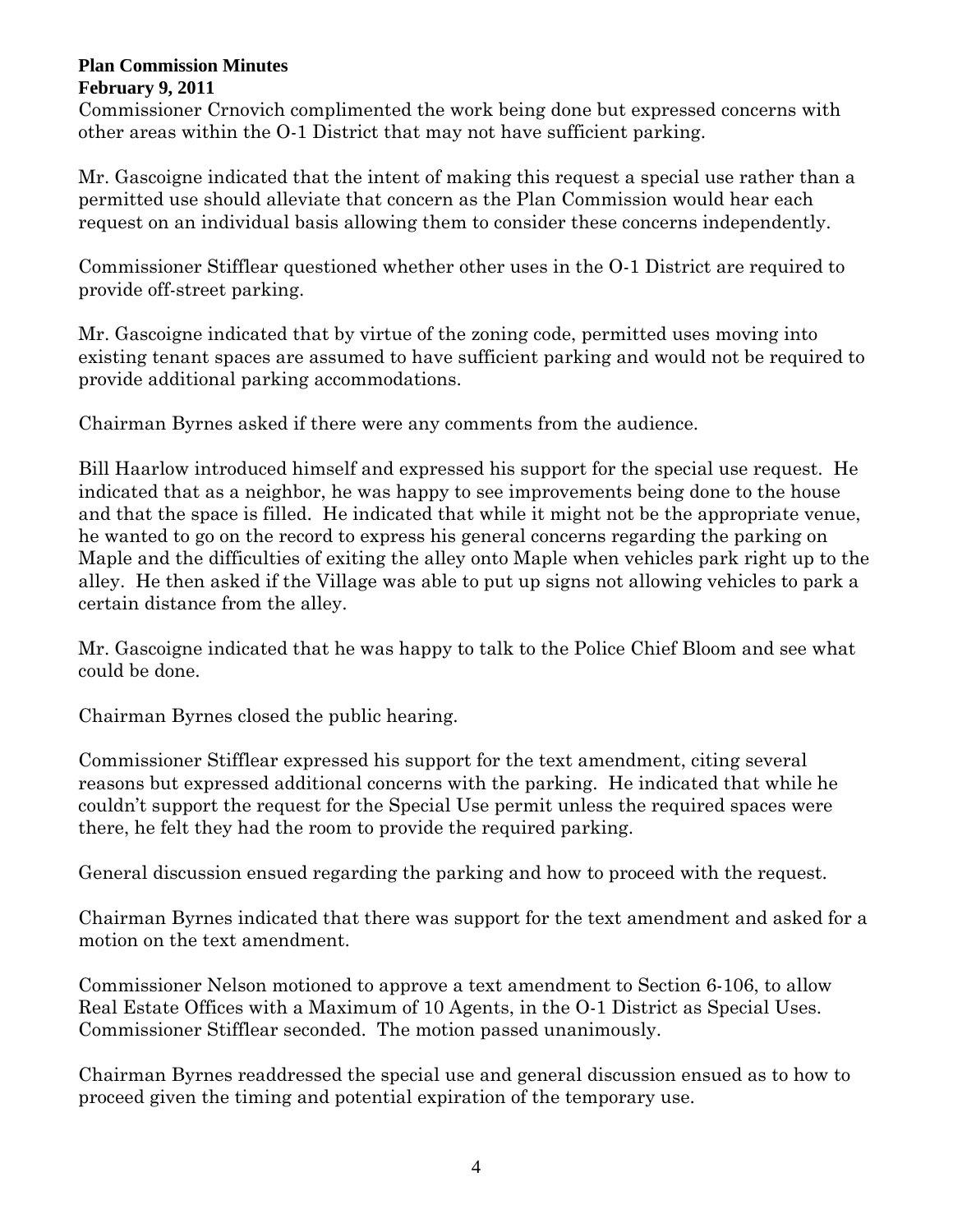Commissioner Stifflear recommended that the Commission recommend approval of the request subject to the applicant providing a site plan identifying the appropriate parking spaces prior to approving the findings and recommendations at next month's meeting.

Mr. Gascoigne acknowledged Commissioner Stifflear's recommendation, but recommended that if they were going to send it on, they tie the submittal deadline of a revised site plan to a ZPS or Board meeting due to the fact that regardless of what the applicant provides, they can't reopen the case for discussion. He then indicated that they essentially had two options. They could continue the case and have the applicant bring back a revised site plan showing the required parking spaces or recommend approval subject to the applicant providing the site plan before the Board meeting.

Discussion ensued regarding how to proceed.

Chairman Byrnes expressed his comfort level with sending it on and asked if he could get a motion to approve the special use subject to the applicant submitting a revised site plan illustrating the required number of parking spaces.

Commissioner Nelson motioned for the approval of a Special Use Permit to allow a Real Estate Office, with a Maximum of 10 Agents, at 22 N. Lincoln Street, subject to applicant providing a revised site plan confirming they could provide the required parking spaces. Commissioner Johnson seconded. The motion passed unanimously.

# **A -38-2010 – Village of Hinsdale – Text Amendment to Section 9-104 as it relates to driveway width.**

Chairman Byrnes opened the public hearing and asked Mr. Gascoigne to summarize the request.

Mr. Gascoigne indicated that the text amendment was a "house keeping" item intended to clean up any inconsistencies with the code relating to driveway widths. He explained that while staff had always taken the conservative approach regarding the interpretation and been more restrictive, the section was recently challenged by a resident and as a result, the Village Attorney recommended the language be cleaned up to avoid any future conflicts.

Commissioner Stifflear summarized his understanding of the text and that the intent of this section of the code was to minimize those requesting circular driveways from having large amounts of concrete in the front yard. He then summarized a recent zoning variation request and indicated that the proposed clarification of the language in the text amendment would help to maintain this and reduce the opportunity for challenges.

Mr. Haarlow also summarized his recollection of the zoning variation and confirmed that the only real change in the text amendment was the removal of the word "attached".

Mr. Gascoigne confirmed that was correct.

Commissioner Stifflear clarified a couple additional points for the record.